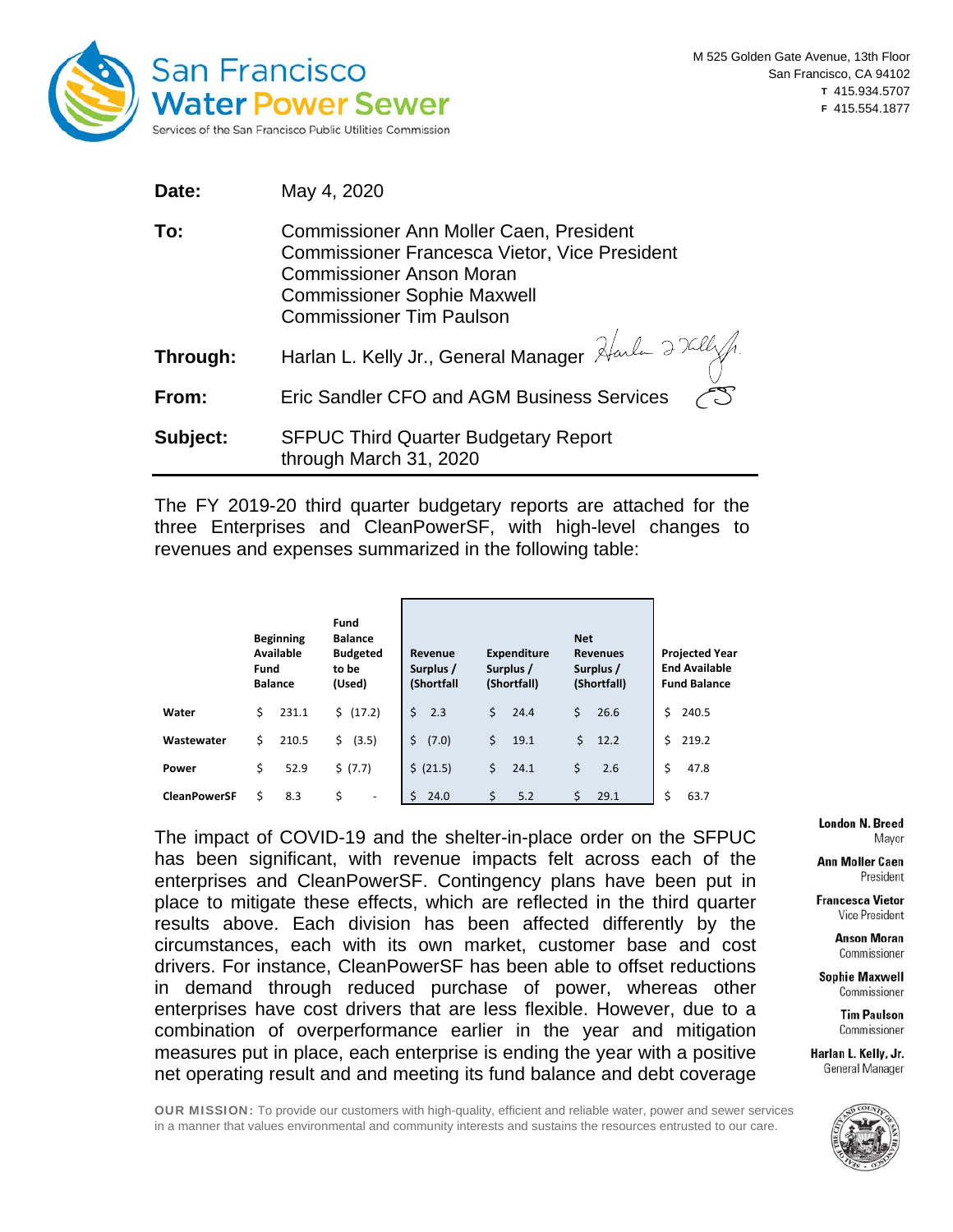policies. In particular, Power's fund balance ratio is projected to be 31.4%, and Water's debt service coverage current basis is projected to be 1.28, both well above minimums.

# **Variance Report Summary:**

- Positive operating results projected for each enterprise, and each is projected to meet Commission policy targets at year-end.
- Water and Wastewater sales are down from budget primarily due to the current shelter in place restrictions, but are offset by better than expected interest and miscellaneous income, as well as savings in debt service, salaries and contingency reductions.
- Power revenues are \$21.6M below budget primarily from retail, wholesale and municipal energy usage below forecast; current shelter in place restrictions, and delay in transfer customer loads coming online. Revenue losses are offset by lower district transmission cost recovery partially related to the current shelter in place restrictions. Better than expected interest income, savings of \$4.9M for purchase of power and transmission and distribution costs, as well as salary and contingency reductions in the capital and operating budgets offset these revenue losses.
- CleanPowerSF final enrollment is completed, and revenues are projected to be ahead of budget for the year despite the losses resulting from COVID-19 and the shelter-in-place order. Salary savings, reduced purchase of power and contingency cuts in the operating budget put the enterprise even further into a positive net operating position at year-end.

Despite positive net operating results during the current year, the agency will face significant challenges as a result of COVID-19. Understanding, managing and mitigating the impacts of the continued pandemic response and economic dislocation on the people and businesses within our service area will be critical to continued financial health through the next budget cycle and financial sustainability in the longer-term. The agency has organized to address these challenges.

# **Impact of COVID-19 and Financial Resiliency Project**

A health emergency was declared by the Mayor on February 26, 2020 with a subsequent shelter-in-place (SIP) health order issued on March 17, 2020. To understand and mitigate the potential impacts of these measures on the SFPUC, the agency launched the COVID-19 Financial Resiliency Project. The project is sponsored by the CFO and is comprised of staff from the Budget, Financial Planning and Strategy divisions as well as Enterprise and program representatives. The team briefs SFPUC's Executive Team on a regular basis with the latest information on sales volume and revenue data, and project progress.

The objectives of the Project are:

1. *Common understanding of impacts:* Develop a real-time, databased, collective understanding across SFPUC leadership of the current and potential future financial impacts of the COVID-19 pandemic on SFPUC businesses.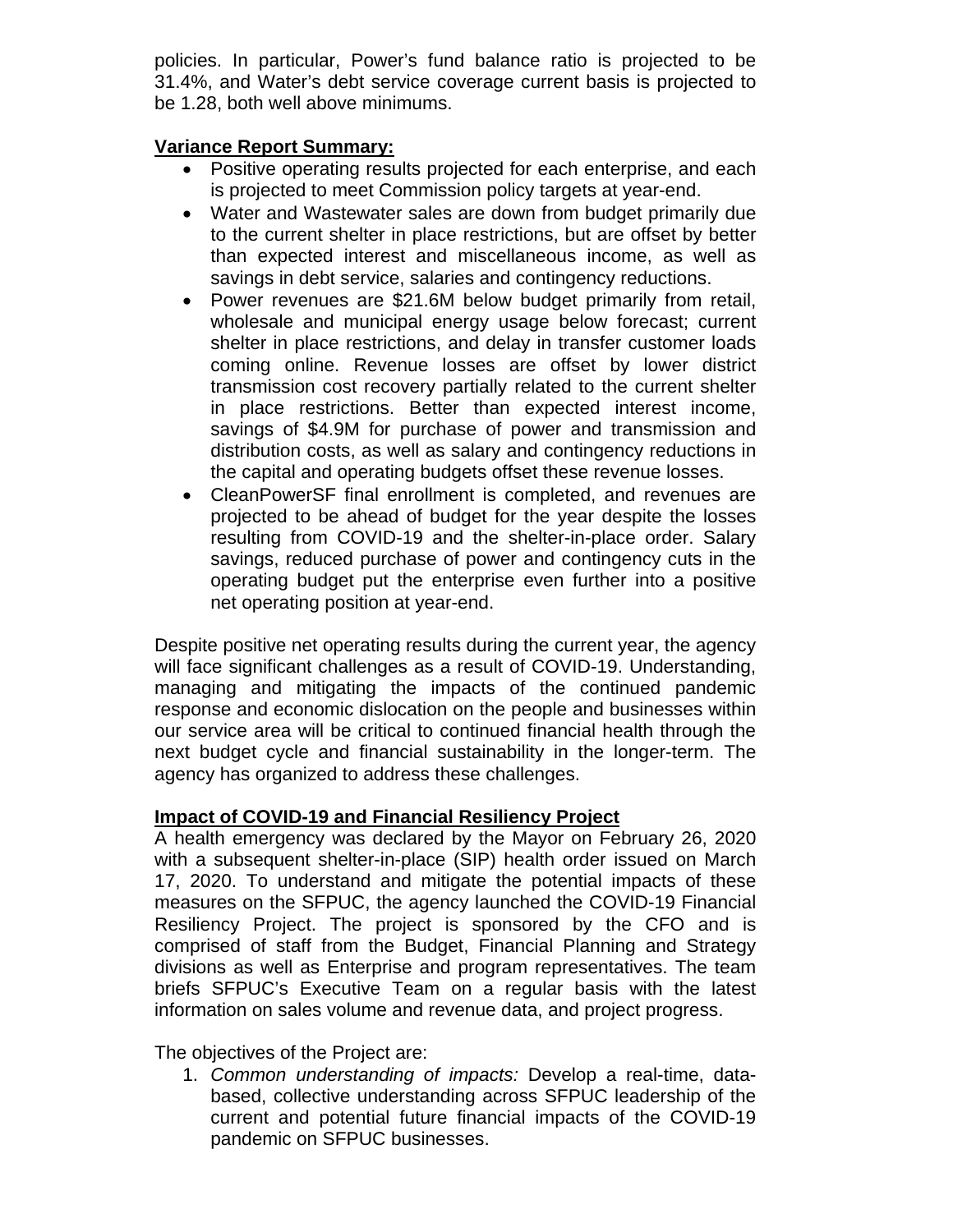- 2. *Aligned approach for financial decision-making:* Provide clarity and alignment on critical financial decisions over the next 24 months (e.g. restructuring budgets, accessing stimulus funding, etc.).
- 3. *Mitigate impacts and support long-term recovery:* Develop policies/interventions to support employees, customers and the community through the pandemic and subsequent economic recovery period. Ensure long-term affordability of utility services.
- 4. *Effective communication to enhance implementation:* Develop frank, understandable, relatable and actionable communication to enable an engaged staff and stakeholders, and effective, agile implementation.

The effects of the health emergency and this order on SFPUC's finances have not yet been fully determined, and the year end projections included in this report are based on observed volumetric trends from utility meter data. The year end sales and revenue projections assume the observed volumetric trends resulting from the SIP order and associated economic disruption persist through the remainder of the fiscal year. It also assumes that delinquency levels continue to remain at low historical levels through the end of the fiscal year.

Below is a chart that shows the SFPUC Enterprise/Program specific volumetric utility trends observed to date during the SIP order, compared to the estimated budgeted sales volumes for the same time period. Though some of this variability may be attributable to seasonal weatherrelated changes in demand, the sharp observed drop in commercial demand and the more modest increase in residental demand clearly reflect the impacts of SIP order restrictions.

| Enterprise /<br>Program | <b>Estimated Volumetric</b><br><b>Decrease During</b><br><b>Shelter In Place Order</b><br>(%) |
|-------------------------|-----------------------------------------------------------------------------------------------|
| <b>Water</b>            | $-10%$                                                                                        |
| Wastewater              | $-10%$                                                                                        |
| <b>Hetchy Power</b>     | $-20%$                                                                                        |
| <b>CleanPowerSF</b>     | -8%                                                                                           |

The estimated revenue reductions associated with these volumetric declines through the end of the fiscal year are outlined in the table below and total \$34.3 million. Note that these reductions are reflected in this budget status report, but are offset by expenditure savings and mitigation measures as outlined in the next section.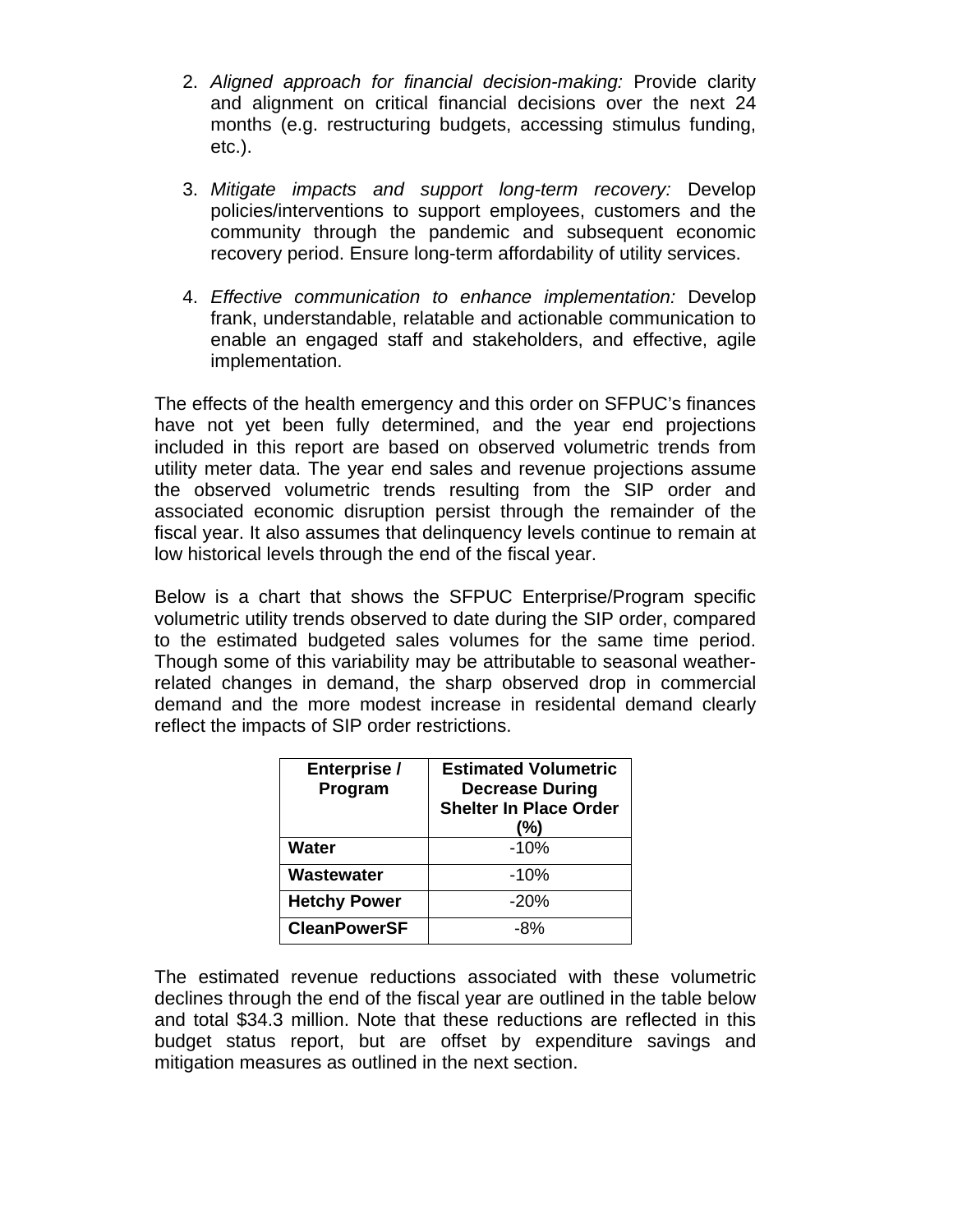| Enterprise /<br>Program | FY 2019-20 Projected<br><b>Revenue Impact of</b><br>COVID-19 (\$millions) |
|-------------------------|---------------------------------------------------------------------------|
| Water                   | $-$9.0$                                                                   |
| Wastewater              | $-$12.6$                                                                  |
| <b>Hetchy Power</b>     | $-$7.9$                                                                   |
| <b>CleanPowerSF</b>     | $-$ \$4.8                                                                 |

# **Current Year Rebalancing**

The Resiliency Team undertook a Current Year budget balancing and contingency planning process, with each enterprise being asked to provide savings proposals to offset the estimated COVID-19 revenue impacts.

Each enterprise as well as the bureaus were instructed to prioritize spending that maintains service levels, is needed for health & safety including COVID-19 response, and moves capital projects to "shovelready" anticipating the future availability of federal/state economic stimulus funding.

The final contingency plan reflected in this budget status report totals approximately \$40 million in reductions to the current year budget, and represents a balanced approach comprising approximately 50% capital and 50% operating expenditure cuts, with no anticipated impact on service levels. These measures allow the SFPUC to offset the impacts of COVID-19 in the current year and maintain robust levels of fund balance that can be used to mitigate longer term financial disruptions.

# **FY 2020-21 and FY 2021-22 Budget Cycle Update:**

The Resiliency Team is now working on producing revised revenue projection scenarios for the upcoming FY2020-21 and 2021-22 budget. Uncertainties that will impact these projections in the near term include the severity of the health emergency, the length of the current SIP order, the nature of future transmission containment efforts, the nature and length the ensuing recession, and the economic impact on our customers affecting their utility usage and ability to pay.

The citywide budget cycle has been delayed by three months, with the Mayor's revised budget instructions expected in May and the budget due to the Board of Supervisors (BOS) on August  $1<sup>st</sup>$ . There will be an interim budget in place for the 3 months July, August and September, which is intended to be a continuation of the FY 2019-20 budget, with no new programs. That interim budget is expected to be approved by the BOS in June with the remaining 9 months of FY 2020-21 approved in September 2020.

This Commission approved the SFPUC's operating and capital budget for FY 2020-21 and FY 2021-22 on February 11, 2020. Staff is developing revised revenue projections and rebalancing proposed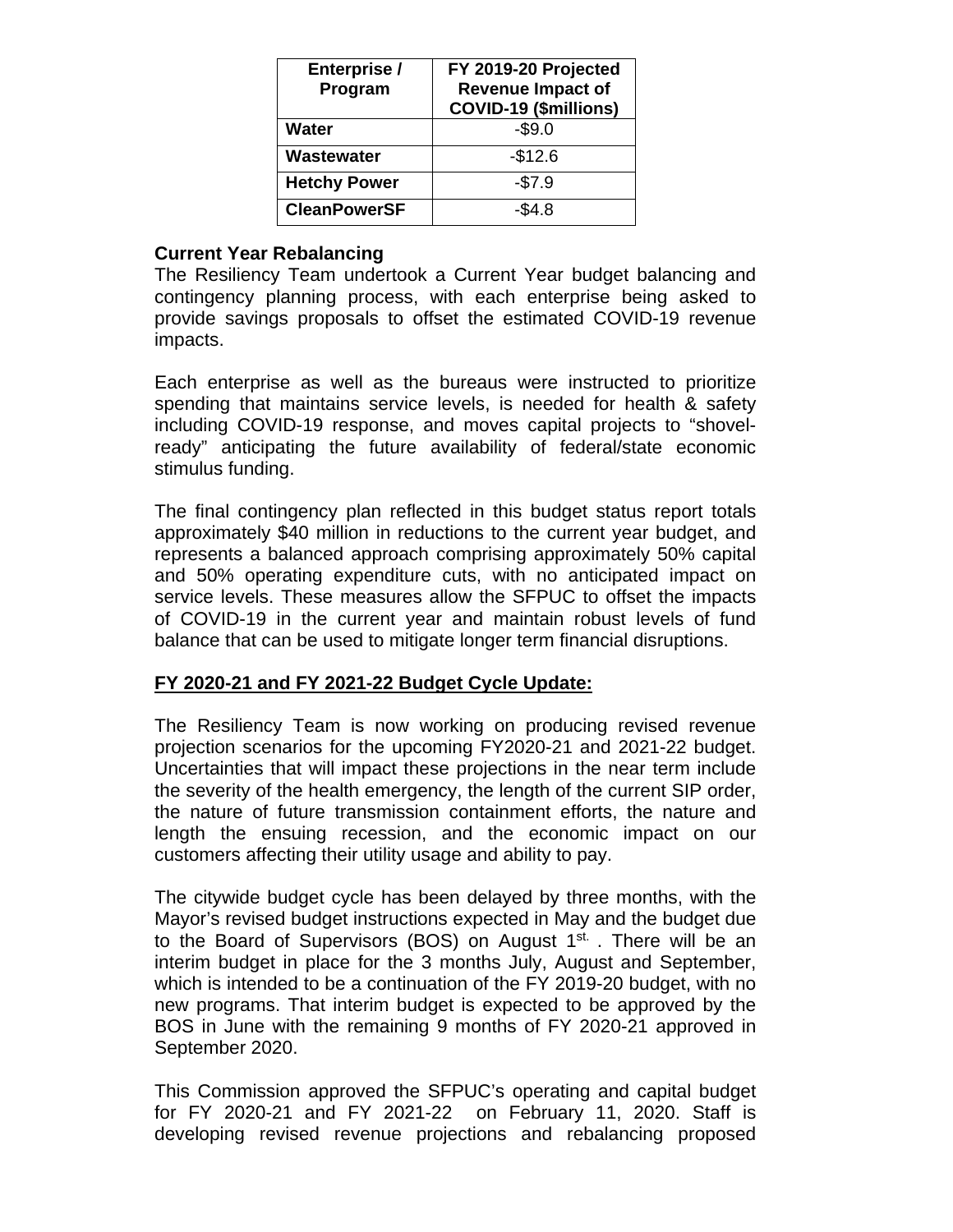spending and is planning to present changes to the approved budget in late June or early July. Staff will work with each enterpise to identify spending that may be deferred or is no longer needed in order to rebalance the budget.

If you have questions, please contact me at (415) 934-5707.

CC: Michael Carlin, Deputy General Manager, SFPUC Juliet Ellis, AGM, External Affairs, SFPUC Barbara Hale, AGM, Power Enterprise, SFPUC Kathryn How, AGM, Infrastructure, SFPUC Greg Norby, AGM, Wastewater Enterprise, SFPUC Steve Ritchie, AGM, Water Enterprise, SFPUC Kelly Kirkpatrick, Budget Director, Mayor's Office Ben Rosenfield, Controller

Attachments: Appendix A Water Enterprise Appendix B Wastewater Enterprise Appendix C Hetch Hetchy Water & Power, including the Power Enterprise Appendix D CleanPowerSF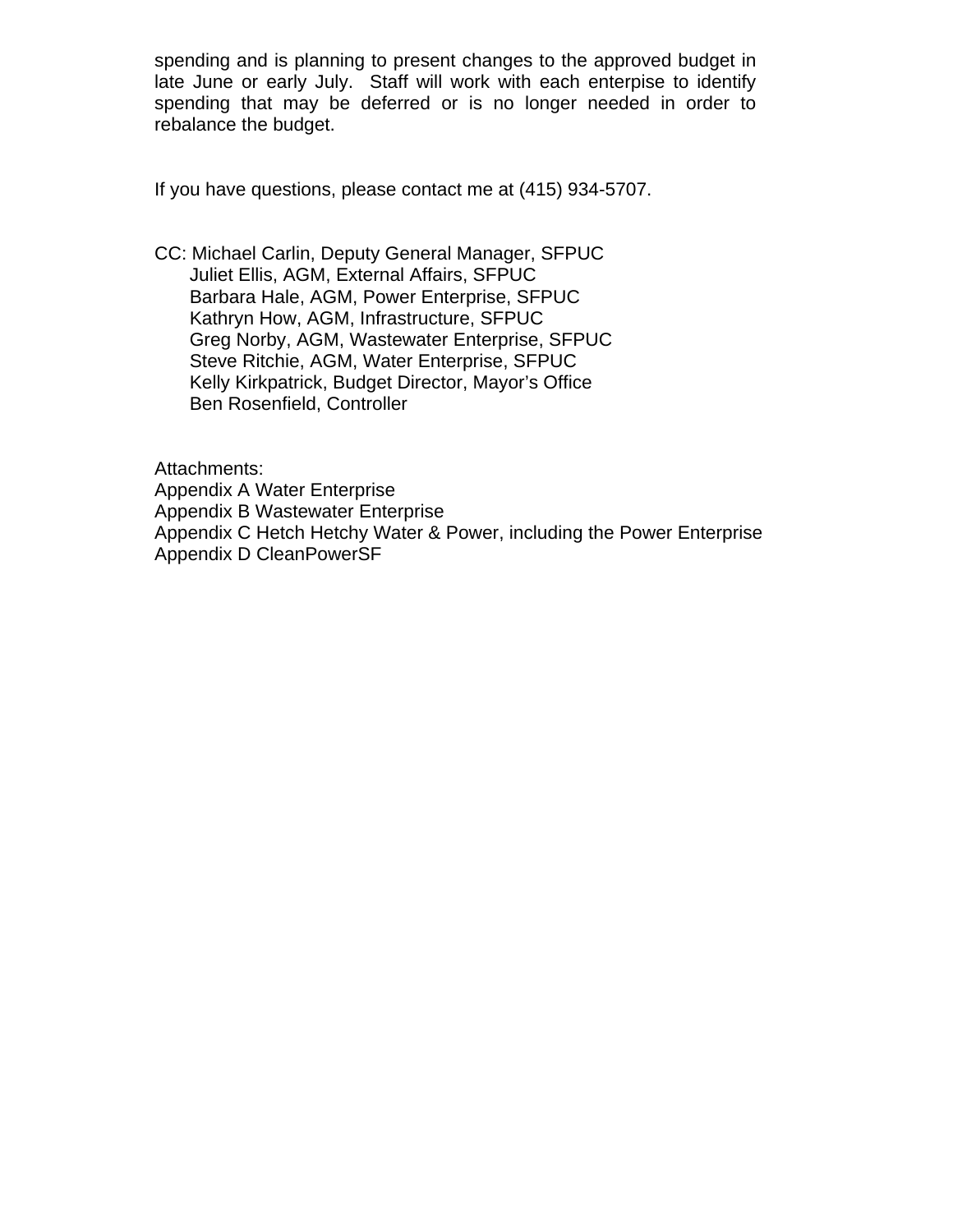# **Appendix A**

## **WATER ENTERPRISE OPERATING FUNDS FY 2019-20 3rd Quarter - Budgetary Basis, 5W AAA (\$ Millions)**

|                                                                                 |                              |                           | FY 2019-20                                                     |                                           |                                                 |  |
|---------------------------------------------------------------------------------|------------------------------|---------------------------|----------------------------------------------------------------|-------------------------------------------|-------------------------------------------------|--|
|                                                                                 | FY 2018-19<br><b>Actuals</b> | Original<br><b>Budget</b> | <b>Revised</b><br><b>Budget</b><br>(includes<br>carryforwards) | Projection<br>(includes<br>carryforwards) | Variance<br>(Projection -<br>Revised<br>Budget) |  |
| <b>Sources</b>                                                                  |                              |                           |                                                                |                                           |                                                 |  |
| <b>Retail Water Sales</b>                                                       | 270.1                        | 299.1                     | 299.3                                                          | 289.5                                     | $(9.8)$ A                                       |  |
| <b>Wholesale Water Sales</b>                                                    | 255.8                        | 264.9                     | 264.9                                                          | 270.4                                     | 5.5 B                                           |  |
| Interest Income                                                                 | 4.6                          | 2.2                       | 2.2                                                            | 7.4                                       | 5.2 C                                           |  |
| Rental Income                                                                   | 12.7                         | 13.0                      | 13.0                                                           | 13.0                                      |                                                 |  |
| Miscellaneous Income                                                            | 21.2                         | 19.0                      | 14.7                                                           | 16.1                                      | $1.4$ D                                         |  |
| Departmental Transfer Adjustment                                                | (33.6)                       | (34.5)                    | (34.5)                                                         | (34.5)                                    |                                                 |  |
| <b>Federal Bond Interest Subsidy</b>                                            | 23.9                         | 23.8                      | 23.8                                                           | 23.8                                      |                                                 |  |
| Appropriated/Budgeted Use of Fund Balance                                       | 2.4                          | 17.2                      | 56.1                                                           | 56.1                                      |                                                 |  |
| <b>Total Sources</b>                                                            | 557.1                        | 604.7                     | 639.5                                                          | 641.8                                     | 2.3                                             |  |
| <b>Operating Uses</b>                                                           |                              |                           |                                                                |                                           |                                                 |  |
| Personnel                                                                       | 94.0                         | 102.8                     | 100.8                                                          | 97.9                                      | 2.9 E                                           |  |
| Non-Personnel Services                                                          | 17.7                         | 18.3                      | 25.9                                                           | 25.9                                      |                                                 |  |
| <b>Materials and Supplies</b>                                                   | 13.9                         | 15.1                      | 15.9                                                           | 15.9                                      |                                                 |  |
| Equipment                                                                       | 3.5                          | 4.1                       | 8.7                                                            | 8.7                                       |                                                 |  |
| Light, Heat, and Power                                                          | 9.5                          | 10.2                      | 10.2                                                           | 10.2                                      |                                                 |  |
| Overhead (SFPUC Bureaus)                                                        | 38.7                         | 49.3                      | 54.4                                                           | 53.2                                      | $1.2$ F                                         |  |
| Services of Other Departments                                                   | 13.6                         | 13.5                      | 14.6                                                           | 14.6                                      |                                                 |  |
| <b>Total Operating Uses</b>                                                     | 190.9                        | 213.4                     | 230.4                                                          | 226.3                                     | 4.1                                             |  |
| <b>Debt Service</b>                                                             | 283.7                        | 306.3                     | 306.3                                                          | 291.1                                     | 15.1 G                                          |  |
| <b>Capital Projects</b>                                                         | 51.8                         | 51.8                      | 198.8                                                          | 193.8                                     | 5.1 H                                           |  |
| Facilities Maintenance/Programmatic                                             | 30.6                         | 33.2                      | 55.1                                                           | 55.1                                      |                                                 |  |
| <b>General Reserve</b><br>Total Uses - Operating, Debt Service, Capital & Other | \$<br>557.1                  | \$<br>604.7 \$            | 790.6                                                          | \$<br>766.3                               | \$<br>24.4                                      |  |
| <b>Net Operating Results (excludes Capital Projects)</b>                        | 51.9                         |                           |                                                                |                                           | \$<br>26.6                                      |  |
|                                                                                 |                              |                           |                                                                |                                           |                                                 |  |
| <b>Available Fund Balance as of Fiscal Year-End</b>                             | \$<br>231.1                  |                           |                                                                |                                           | 240.5                                           |  |
| Available Fund Balance, % of Operating Uses (I) 25-68%                          | 104.3%                       |                           |                                                                |                                           | 85.5%                                           |  |
| Debt Service Coverage (Year-End Budgetary Basis)                                |                              |                           |                                                                |                                           |                                                 |  |
| Indenture Basis (includes Available Fund Balance) (J) ≥ 1.35                    | 2.04                         | 1.88                      |                                                                |                                           | 1.93                                            |  |
| Current Basis $(K) \ge 1.10$                                                    | 1.19                         | 1.19                      |                                                                |                                           | 1.28                                            |  |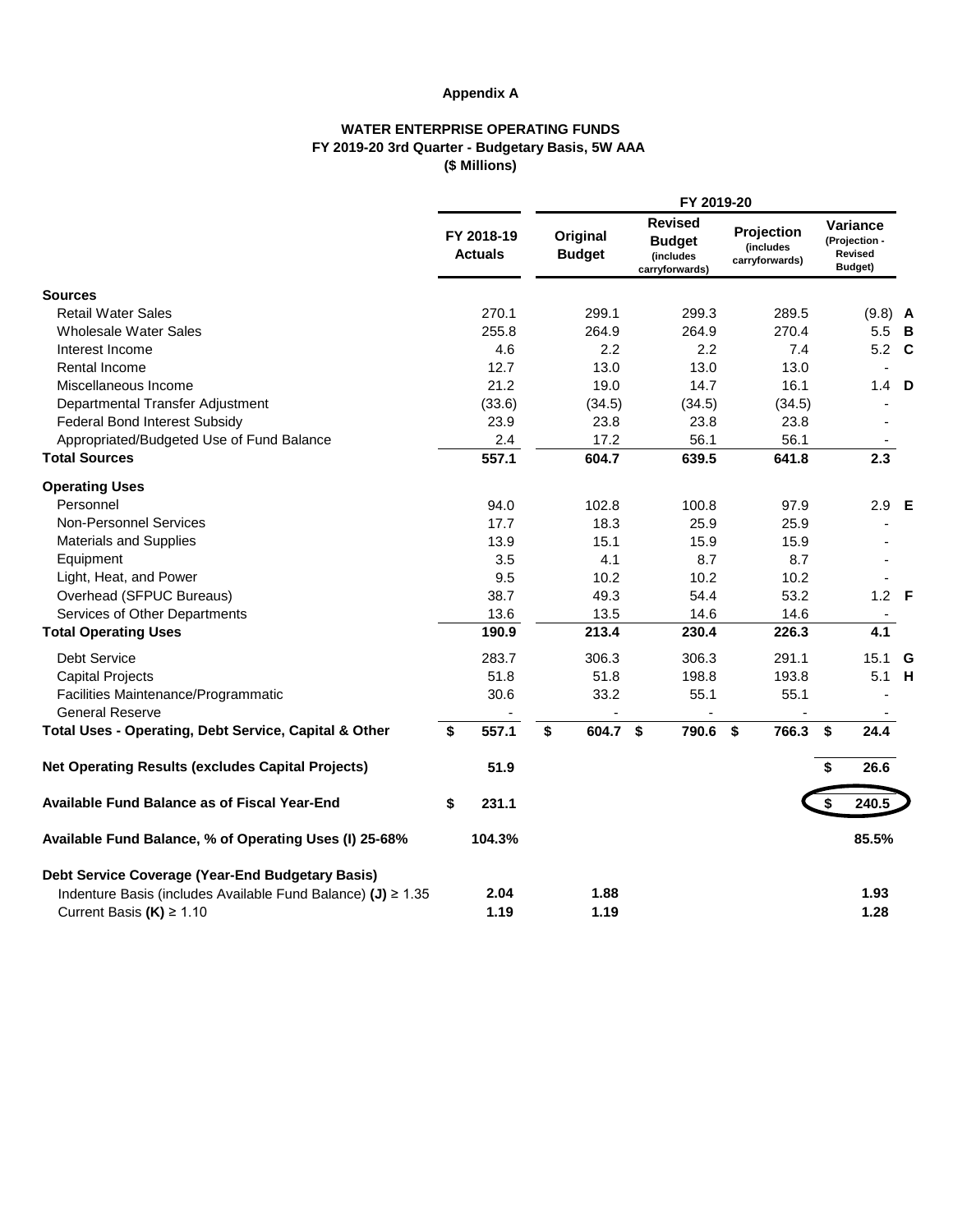### **Appendix A**

# **WATER ENTERPRISE OPERATING FUNDS FY 2019-20 3rd Quarter - Budgetary Basis, 5W AAA (\$ Millions)**

## **Revenue Variances**

**A.** Retail water sales projected to be 58.7 MGD, a 2.1% decrease from budget of 60.0 MGD and a 1.2% decrease from prior year actuals of 59.5 MGD, driven by decreased non-residential sales. Assumes a 6% increase in residential and 45% decrease in non-residential sales due to impact of COVID-19 shelter in place order, with trends assumed to continue for remainder of fiscal year.

**B.** Wholesale water sales projected to be 130.7 MGD, a 0.6% increase from budget of 129.9 MGD and a 4.6% increase from prior year actuals of 125.0 MGD. Assumes a 6% decrease in sales due to impact of shelter in place order through remainder of fiscal year. \$3M in prior year minimum purchase revenue and higher-than-average usage during dry winter offset this projected loss.

**C.** Interest income projected to increase from budget due to interest rate of 2.2% YTD vs. budgeted 1.6%, as well as higherthan-budgeted cash balances.

**D.** Miscellaneous income projected to increase from budget, primarily due to damage claims, misc fees, and sale of land. Assumes no revenue from water service instalations for remainder of fiscal year due to COVID shelter-in-place order.

# **Expenditure Variances**

- **E.** Salary savings due to vacant positions.
- **F.** Savings are related to salary savings associated with bureau allocation.
- **G.** Debt Service savings due to issuance of 2019 Series ABC Water Revenue Refunding Bonds.
- **H.** Savings in capital projects are due to project closeout.

# **Other Notes**

- **I.** Calculated as Ending Available Fund Balance (including additions to General Reserve) as a percent of Operating Uses plus Facilities Maintenance/Programmatic Uses. SFPUC's Fund Balance Reserve Policy requires this to be within a range of 25-68%.
- **J.** Calculated as ratio between (a) Total Sources plus Beginning Available Fund Balance plus Capacity Charges, less Operating Uses less Facilities Maintenance/Programmatic, excluding all revenues and expenses related to the 525 Golden Gate COPs, and (b) Debt Service. The Indenture requires this ratio to be a minimum of 1.25 times, and SFPUC's Debt Service Coverage Policy requires this ratio to to be a minimum of 1.35 times.
- **K.** Calculated as ratio between (a) Total Sources plus any appropriated fund balance, plus Capacity Charges, less Operating Uses less Facilities Maintenance/Programmatic, excluding all revenues and expenses related to the 525 Golden Gate COPs, and (b) Debt Service. SFPUC's Debt Service Coverage Policy requires this ratio to be a minimum of 1.10 times.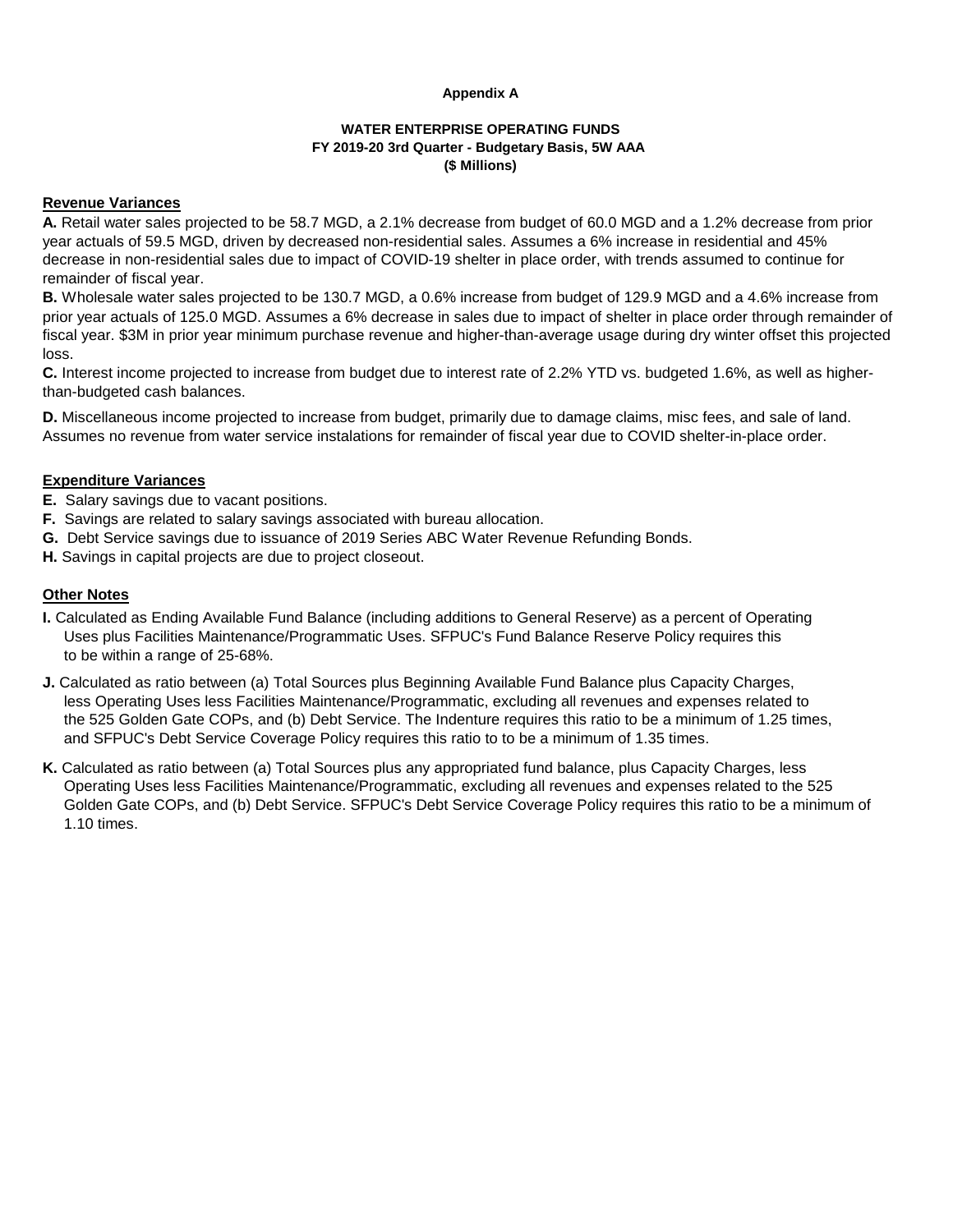# **Appendix B**

## **WASTEWATER ENTERPRISE OPERATING FUNDS FY 2019-20 3rd Quarter - Budgetary Basis, 5C AAA (\$ Millions)**

|                                                                                              |                              | FY 2019-20                |                                                                |                                           |    |                                                 |              |  |  |  |
|----------------------------------------------------------------------------------------------|------------------------------|---------------------------|----------------------------------------------------------------|-------------------------------------------|----|-------------------------------------------------|--------------|--|--|--|
|                                                                                              | FY 2018-19<br><b>Actuals</b> | Original<br><b>Budget</b> | <b>Revised</b><br><b>Budget</b><br>(includes<br>carryforwards) | Projection<br>(includes<br>carryforwards) |    | Variance<br>(Projection -<br>Revised<br>Budget) |              |  |  |  |
| <b>Sources</b>                                                                               |                              |                           |                                                                |                                           |    |                                                 |              |  |  |  |
| Sewer Service Charges                                                                        | 322.0                        | 350.5                     | 350.5                                                          | 337.9                                     |    | $(12.6)$ A                                      |              |  |  |  |
| Interest Income                                                                              | 4.2                          | 2.0                       | 2.0                                                            | 6.2                                       |    | 4.2 <b>B</b>                                    |              |  |  |  |
| Miscellaneous Income                                                                         | 4.1                          | 3.7                       | 3.2                                                            | 4.6                                       |    | $1.4\text{ C}$                                  |              |  |  |  |
| <b>Federal Bond Interest Subsidy</b>                                                         | 4.0                          | 4.0                       | 4.0                                                            | 4.0                                       |    |                                                 |              |  |  |  |
| Appropriated/Budgeted Use of Fund Balance                                                    |                              | 3.5                       | 18.0                                                           | 18.0                                      |    |                                                 |              |  |  |  |
| <b>Total Sources</b>                                                                         | 334.2                        | 363.7                     | 377.7                                                          | 370.8                                     |    | (7.0)                                           |              |  |  |  |
| <b>Operating Uses</b>                                                                        |                              |                           |                                                                |                                           |    |                                                 |              |  |  |  |
| Personnel                                                                                    | 66.1                         | 75.8                      | 75.5                                                           | 72.4                                      |    | 3.1                                             | D 4.1%       |  |  |  |
| <b>Non-Personnel Services</b>                                                                | 20.2                         | 18.5                      | 22.6                                                           | 22.6                                      |    |                                                 |              |  |  |  |
| <b>City Grant Programs</b>                                                                   | 0.0                          | 0.3                       | 0.3                                                            | 0.3                                       |    |                                                 |              |  |  |  |
| Materials and Supplies                                                                       | 9.7                          | 11.2                      | 12.2                                                           | 12.2                                      |    |                                                 |              |  |  |  |
| Equipment                                                                                    | 0.8                          | 1.8                       | 3.8                                                            | 3.8                                       |    |                                                 |              |  |  |  |
| Light, Heat, and Power                                                                       | 10.9                         | 11.7                      | 11.7                                                           | 11.7                                      |    |                                                 |              |  |  |  |
| Overhead (SFPUC Bureaus)                                                                     | 25.7                         | 29.9                      | 33.7                                                           | 33.0                                      |    | 0.8                                             | E 2.2%       |  |  |  |
| Services of Other Departments                                                                | 23.7                         | 23.6                      | 24.4                                                           | 24.4                                      |    |                                                 |              |  |  |  |
| <b>Total Operating Uses</b>                                                                  | 157.2                        | 172.7                     | 184.2                                                          | 180.4                                     |    | 3.8                                             |              |  |  |  |
| <b>Debt Service</b>                                                                          | 63.2                         | 70.7                      | 70.7                                                           | 66.3                                      |    | 4.4 F                                           |              |  |  |  |
| <b>Capital Projects</b>                                                                      | 57.0                         | 113.0                     | 90.2                                                           | 80.0                                      |    |                                                 | 10.2 G 11.3% |  |  |  |
| Facilities Maintenance/Programmatic                                                          | 6.5                          | 7.3                       | 10.4                                                           | 9.6                                       |    |                                                 | 0.8 H 7.5%   |  |  |  |
| Total Uses - Operating, Debt Service, Capital & Other                                        | \$<br>283.8                  | \$<br>363.7               | \$<br>355.4                                                    | $\sqrt{5}$<br>$336.2$ \$                  |    | 19.1                                            | 5.4%         |  |  |  |
| <b>Net Operating Results</b>                                                                 | 107.4                        |                           |                                                                |                                           | \$ | 12.2                                            |              |  |  |  |
| Available Fund Balance as of Fiscal Year-End                                                 | \$<br>210.5                  |                           |                                                                |                                           |    | 219.2                                           |              |  |  |  |
| Available Fund Balance, % of Operating Uses (I) 25-68%                                       | 128.6%                       |                           |                                                                |                                           |    | 115.4%                                          |              |  |  |  |
| Debt Service Coverage (Year-End Budgetary Basis)                                             |                              |                           |                                                                |                                           |    |                                                 |              |  |  |  |
| Indenture Basis (includes Available Fund Balance) (J) ≥ 1.35<br>Current Basis $(K) \ge 1.10$ | 4.20<br>2.49                 | 5.88<br>2.86              |                                                                |                                           |    | 5.96<br>2.89                                    |              |  |  |  |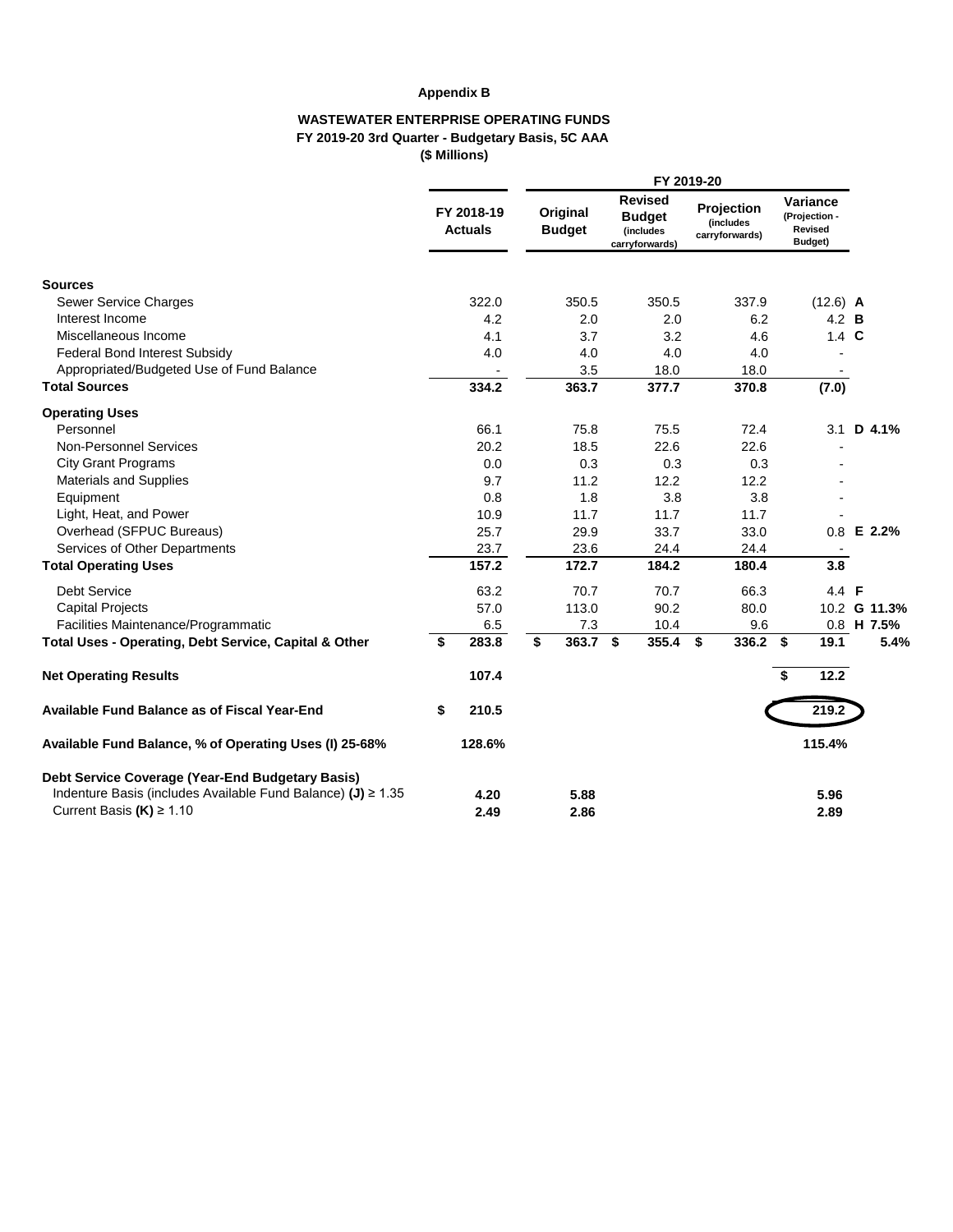#### **Appendix B**

### **WASTEWATER ENTERPRISE OPERATING FUNDS FY 2019-20 3rd Quarter - Budgetary Basis, 5C AAA (\$ Millions)**

## **Revenue Variances**

**A.** Wastewater billable volumes projected to be 48.2 MGD, a 2.6% decrease from budget of 49.5 MGD and a 2.8% decrease from prior year actuals of 49.6 MGD. Assumes a 6% increase in residential and 45% decrease in non-residential volumes due to impact of COVID-19 shelter in place order, with trends assumed to continue through remainder of fiscal year.

**B.** Interest income projected to increase from budget due to interest rate of 2.2% YTD vs. budgeted 1.6%, as well as higher-thanbudgeted cash balances.

**C.** Misc income projected to increase from budget due to increase in misc fees and claims.

## **Expenditure Variances**

- **D.** Salary savings resulting from vacant positions.
- **E.** Savings related to salary savings associated with bureau allocation.

**F.** Savings due to lower than projected debt service from the postponement of the issuance of the 2019 Wastewater Revenue Notes.

- **G.** Savings in capital projects due to project closeout
- **H.** Savings in programmatic projects due to close out of non-critical projects

### **Other Notes**

- **I.** Calculated as Ending Available Fund Balance (including additions to General Reserve) as a percent of Operating Uses plus Facilities Maintenance/Programmatic Uses. SFPUC's Fund Balance Reserve Policy requires this to be within a range of 25-68%.
- **J.** Calculated as ratio between (a) Total Sources plus Beginning Available Fund Balance plus Capacity Charges, less Operating Uses less Facilities Maintenance/Programmatic (excluding all revenues and expenses related to the 525 Golden Gate COPs), and (b) Debt Service. The Indenture requires this ratio to be a minimum of 1.25 times, and SFPUC's Debt Service Coverage Policy requires this ratio to be a minimum of 1.35 times.
- **K.** Calculated as ratio between (a) Total Sources plus any appropriated fund balance plus Capacity Charges, less Operating Uses less Facilities Maintenance/Programmatic (excluding all revenues and expenses related to the 525 Golden Gate COPs), and (b) Debt Service. SFPUC's Debt Service Coverage Policy requires this ratio to be a minimum of 1.10 times.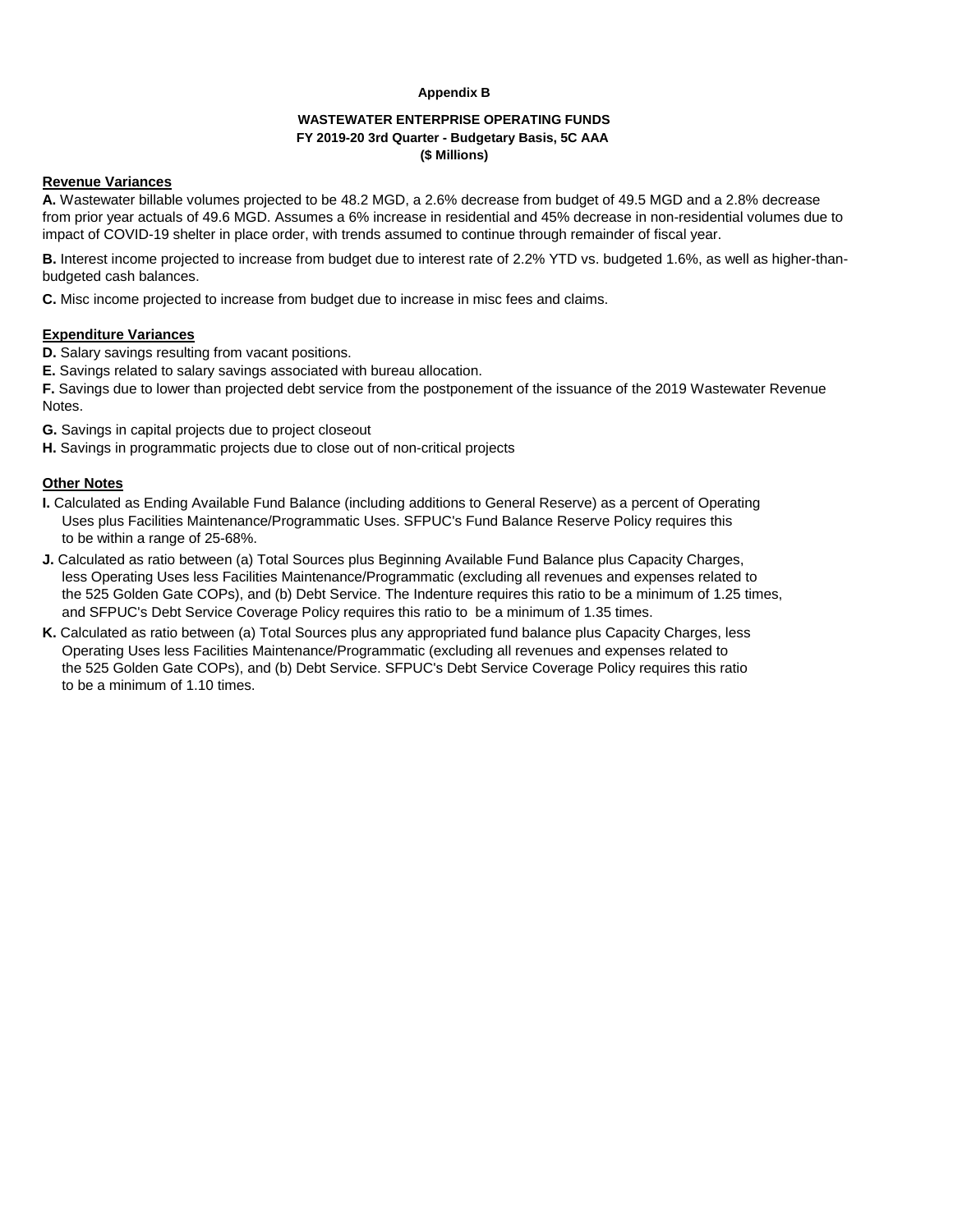# **Appendix C**

# **HETCH HETCHY WATER & POWER OPERATING FUNDS FY 2019-20 3rd Quarter - Budgetary Basis, 5T AAA (\$ Millions)**

|                                                                                             |                              |                           | FY 2019-20                                                     |                                                          |                                                      |                |
|---------------------------------------------------------------------------------------------|------------------------------|---------------------------|----------------------------------------------------------------|----------------------------------------------------------|------------------------------------------------------|----------------|
|                                                                                             | FY 2018-19<br><b>Actuals</b> | Original<br><b>Budget</b> | <b>Revised</b><br><b>Budget</b><br>(includes<br>carryforwards) | Projection<br><i><b>(includes)</b></i><br>carryforwards) | Variance<br>(Projection -<br>Revised<br>Budget)      |                |
| <b>Sources</b>                                                                              |                              |                           |                                                                |                                                          |                                                      |                |
| Electric Sales - City Work Orders - General Fund Depts.                                     | 24.6                         | 27.8                      | 27.8                                                           | 24.9                                                     | (2.8)                                                | A              |
| Electric Sales - City Work Orders - Enterprise Depts.                                       | 73.2                         | 78.5                      | 78.5                                                           | 76.3                                                     | (2.2)                                                | В              |
| Electric Sales - Wholesale<br>(Districts, CAISO, CleanPowerSF, WSPP, Riverbank)             | 16.5                         | 21.6                      | 21.6                                                           | 15.0                                                     | (6.7)                                                | C              |
| Electric Sales - Non-City Depts. (SFUSD, Community College)                                 | 18.8                         | 20.4                      | 20.4                                                           | 17.7                                                     | (2.7)                                                | D              |
| Electric Sales - Retail                                                                     | 8.7                          | 14.3                      | 14.3                                                           | 8.5                                                      | (5.8)                                                | Е              |
| Electric Sales - Treasure Island                                                            | 3.2                          | 3.6                       | 3.6                                                            | 2.2                                                      | (1.4)                                                | F              |
| <b>Subtotal - Electric Revenues</b>                                                         | 144.8                        | 166.2                     | 166.2                                                          | 144.6                                                    | (21.6)                                               |                |
| Water Sales - Transfer from Water Department                                                | 33.6                         | 34.6                      | 34.6                                                           | 34.6                                                     |                                                      |                |
| Water Sales - Groveland, Lawrence Livermore Labs                                            | 0.3                          | 2.9                       | 2.9                                                            | 0.2                                                      | (2.8)                                                | G              |
| <b>Subtotal - Water Revenues</b>                                                            | 33.9                         | 37.5                      | 37.5                                                           | 34.8                                                     | (2.8)                                                |                |
| Natural Gas & Steam - City Work Orders                                                      | 12.1                         | 10.9                      | 13.0                                                           | 11.5                                                     | (1.5)                                                | H              |
| Interest Income                                                                             | 4.7                          | 0.6                       | 0.6                                                            | 4.5                                                      | 3.9                                                  | J.             |
| Federal Interest Subsidy - Power Bonds                                                      | 0.6                          | 0.5                       | 0.5                                                            | 0.5                                                      | $\blacksquare$                                       |                |
| Miscellaneous Income                                                                        | 7.3                          | 4.6                       | 1.5                                                            | 2.1                                                      | 0.6                                                  | J              |
| Appropriated/Budgeted Use of Fund Balance                                                   | 28.2                         | 7.7                       | 23.8                                                           | 23.8                                                     | $\blacksquare$                                       |                |
| <b>Total Sources</b>                                                                        | 235.8                        | 228.1                     | 243.2                                                          | 221.8                                                    |                                                      | $(21.5)$ ##### |
| <b>Operating Uses</b>                                                                       |                              |                           |                                                                |                                                          |                                                      |                |
| Personnel                                                                                   | 41.9                         | 48.3                      | 46.1                                                           | 44.3                                                     | 1.7                                                  | ĸ              |
| <b>Non-Personnel Services</b><br>Power Purchases and Transmission Distribution & Related Ch | 33.9<br>53.8                 | 27.3<br>50.8              | 34.9<br>51.7                                                   | 33.4<br>50.8                                             | 1.6                                                  | L              |
|                                                                                             | 3.1                          |                           | 3.2                                                            |                                                          | 0.9                                                  | м              |
| <b>Materials and Supplies</b><br>Equipment                                                  | 1.5                          | 3.2<br>1.3                | 2.8                                                            | 3.2<br>2.8                                               | $\overline{\phantom{a}}$<br>$\overline{\phantom{a}}$ |                |
| Overhead (SFPUC Bureaus)                                                                    | 17.1                         | 16.6                      | 18.2                                                           | 17.7                                                     | 0.5                                                  | N              |
| Services of Other Departments                                                               | 7.8                          | 8.3                       | 9.8                                                            | 9.0                                                      | 0.9                                                  | O              |
| Natural Gas & Steam                                                                         | 12.1                         | 10.9                      | 13.2                                                           | 11.5                                                     | 1.7                                                  | P              |
| <b>Total Operating Uses</b>                                                                 | 171.1                        | 166.6                     | 180.0                                                          | 172.7                                                    | 7.3                                                  |                |
| <b>Debt Service</b>                                                                         | 4.8                          | 6.0                       | 6.0                                                            | 4.7                                                      | 1.3                                                  | Q              |
| <b>Capital Projects</b>                                                                     | 187.8                        | 38.5                      | 180.1                                                          | 168.6                                                    | 11.6                                                 | R              |
| Facilities Maintenance/Programmatic                                                         | 30.6                         | 13.0                      | 17.8                                                           | 17.8                                                     | $\overline{\phantom{a}}$                             |                |
| Contingency/Purchase of Power                                                               |                              | 4.0                       | 4.0                                                            |                                                          | 4.0                                                  | s              |
| Total Uses - Operating, Debt Service, Capital & Other                                       | \$<br>394.3                  | 228.1 \$                  | 387.9 \$                                                       | $363.8$ \$                                               | 24.1                                                 |                |
| <b>Net Operating Results</b>                                                                | \$<br>29.2                   |                           |                                                                | $2.7$ \$<br>\$                                           | 2.6                                                  |                |
| Available Fund Balance as of Fiscal Year-End                                                | \$<br>52.9                   |                           |                                                                |                                                          | 47.8                                                 |                |
| Available Fund Balance, % of Operating Uses (T) 25-68%                                      | 32.8%                        |                           |                                                                |                                                          | 31.4%                                                |                |
| Debt Service Coverage Year-End Budgetary Basis                                              |                              |                           |                                                                |                                                          |                                                      |                |
| Indenture Basis (includes Available Fund Balance) (U) ≥ 1.35                                | 27.64                        | 37.33                     |                                                                |                                                          | 23.48                                                |                |
| Current Basis (V) $\geq 1.10$                                                               | 15.49                        | 8.45                      |                                                                |                                                          | 12.14                                                |                |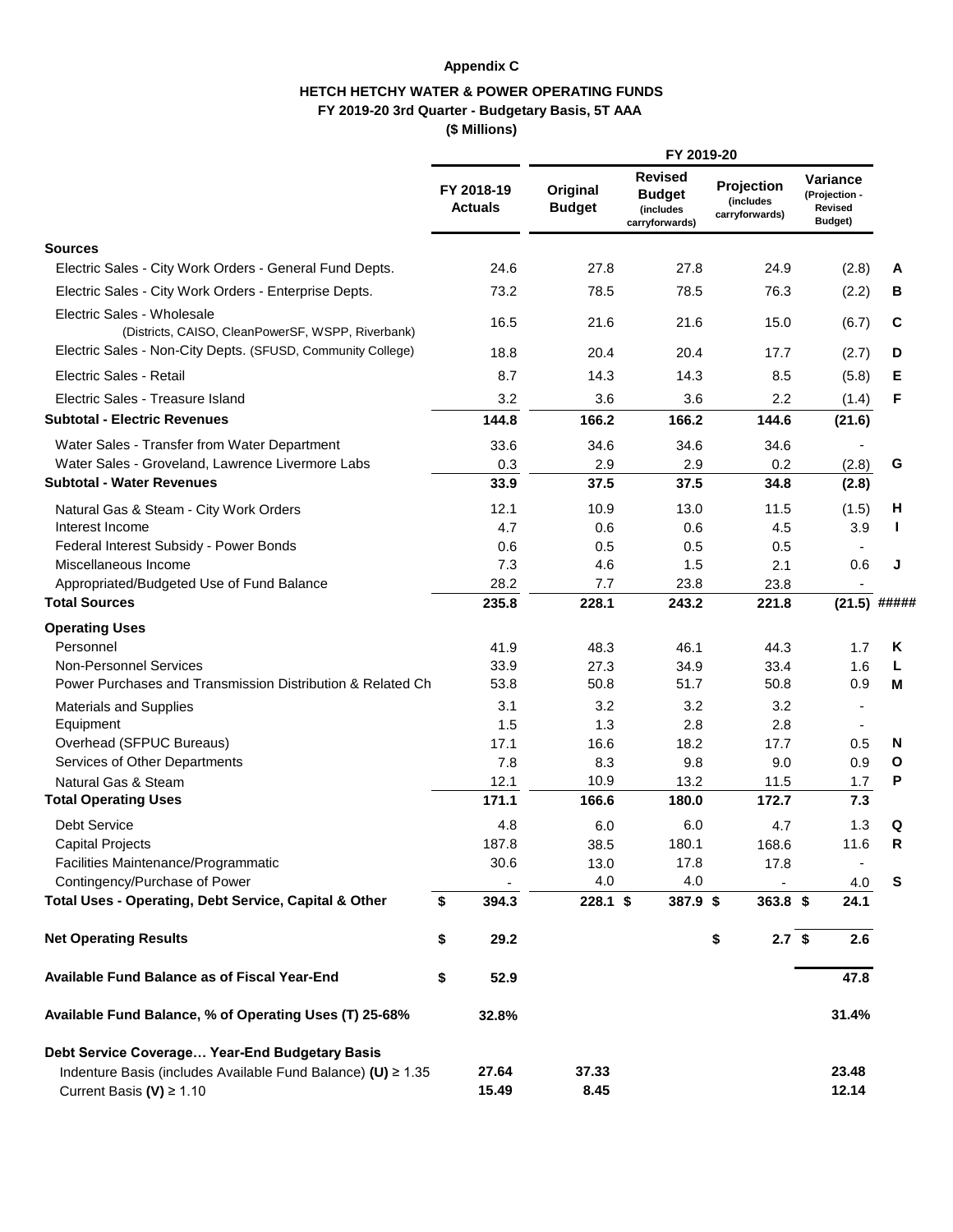### **Revenue Variances**

**A.** Sales lower than budget mainly due to load reduction from COVID-19 shelter in place and partly due to streetlight volume decreases from LED conversion.

**B.** Sales lower than budget mainly due to load reduction from COVID-19 shelter in place and partly due to SFO load 1.4% lower than budget during the first half of the year. Decreases are partially offset by a higher than expected PG&E rate increase.

**C.** Sales below budget mainly driven by \$4.2M lower irrigation district transmission cost recovery and \$5.7M lower market sales, partly offset by \$2.8M energy sales to MID during Warnerville substation shutdown.

**D.** Lower sales mainly due to lower than expected customer loads as well as additional \$1.9M decrease related COVID-19 shelter in place.

**E.** Lower sales mainly driven by delays in transferring customer accounts, and delayed load from redevelopment customers.

**F.** Treasure Island utility sales decreased from budget due to lower gas and electric usage by TIDA customers.

**G.** Water sales below budget due to Lawrence Livermore National Labs no longer purchasing water.

**H.** Gas and steam sales slightly below budget due to lower usage than originally projected.

**I.** Interest income projected to increase from budget due to interest rate of 2.2% YTD vs. budgeted 1.6%, as well as higher cash balances than budgeted.

**J.** Misc income projected to increase from budget primarily due to Rim Fire insurance payments.

### **Expenditure Variances**

**K.** Salary savings due to vacant positions.

**L.** Savings in professional services due to deferral of engineering consultant contracts as well as business plan implementation

**M.** Mainly driven by reduced transmission and distribution costs due to lower than anticipated retail loads primarily from COVID-19 shelter in place, partially offset by greater energy purchases due to system shutdown and higher than expected purchase price.

**N.** Savings are related to salary savings associated with bureau allocation.

**O.** Savings in City Attorney workorder consistent with historical savings.

**P.** Savings due to lower usage of of gas and steam.

**Q.** Debt service savings due to delayed power bond sale.

**R.** Savings due to project closeout and deferral of non-critical projects.

**S.** Contingency reserve for dry year/power price volatility for purchase of power unspent.

## **Other Notes**

**T.** Calculated as Ending Available Fund Balance (including additions to General Reserve) as a percent of Power Operating Uses plus Power Facilities Maintenance/Programmatic Uses. SFPUC's Fund Balance Reserve Policy requires this to be within a range of 25-68%.

**U.** Calculated as the ratio between (a) Total Sources plus Beginning Available Fund Balance, less Operating Uses less Facilities Maintenance/Programmatic (excluding all revenues and expenses related to the 525 Golden Gate COPs, Treasure Island, Gas & Steam, and Transbay Cable revenues), and (b) Senior Lien Debt Service in the amount of \$2.6M. The Indenture requires this ratio to be a minimum of 1.25 times, and SFPUC's Debt Service Coverage Policy requires this ratio to be a minimum of 1.35 times.

**V.** Calculated as ratio between (a) Operating Sources plus Fund Balance as a Source, less Operating Uses less Facilities Maintenance/Programmatic (excluding all revenues and expenses related to the 525 Golden Gate COPs, Treasure Island, Gas & Steam, and Transbay Cable revenues), and (b) Senior Lien Debt Service in the amount of \$2.6M. SFPUC's Debt Service Coverage Policy requires this ratio to be a minimum of 1.10 times.